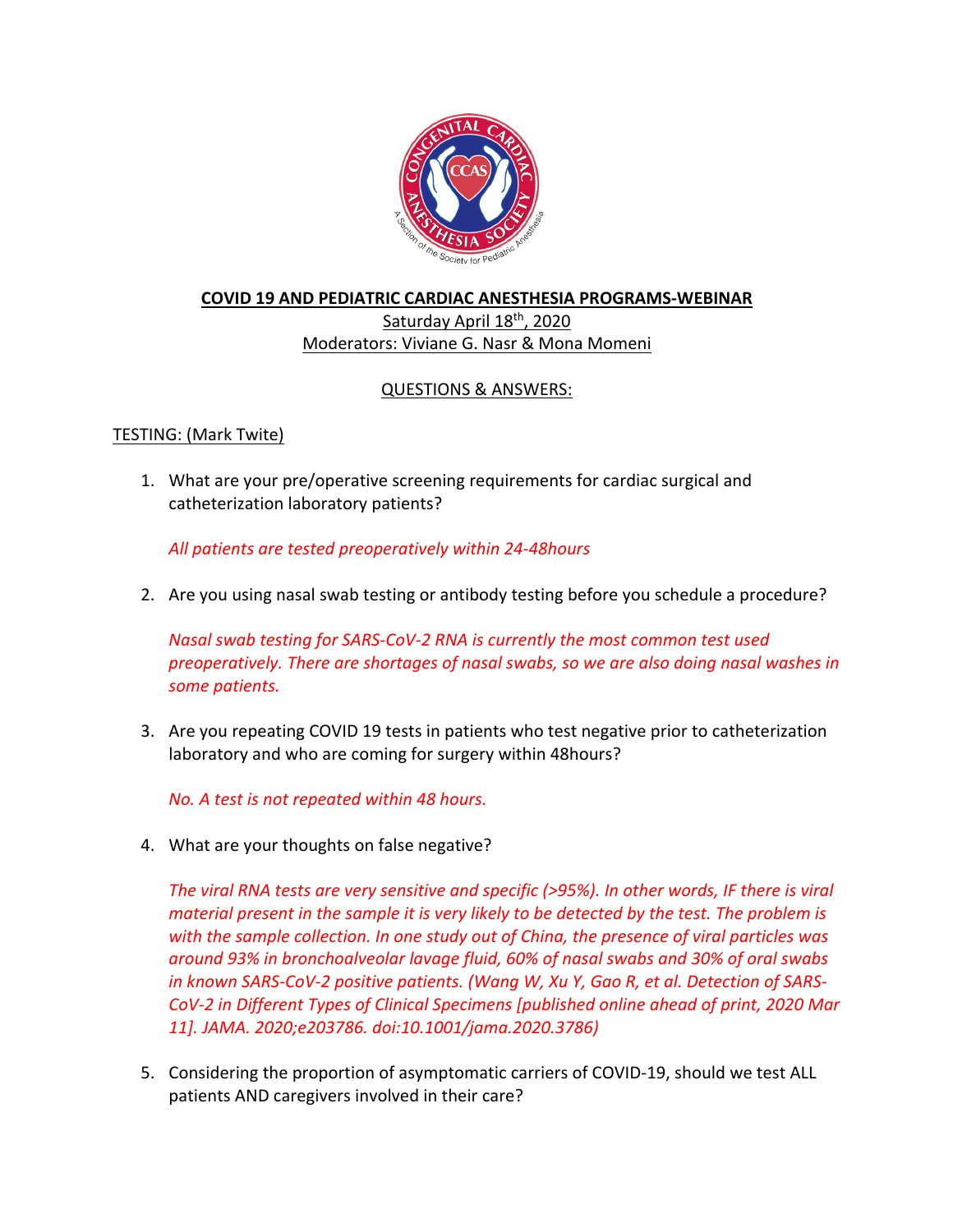*In an ideal world we would frequently test all patients, caregivers and healthcare providers for SARS-CoV-2 viral RNA and antibodies. This would enable safe, appropriate care of families, protect healthcare staff and rationalize the use of PPE. However, there are currently not enough tests being produced to allow this to happen. Furthermore, we have to be able to trust the negative or positive test results. The best strategy at the moment is to target the testing to where the yield of information will have the most impact.*

6. What is the rate of COVID + in asymptomatic patients?

*The range in the literature is wide, with 25-60% of COVID-19 positive patients being asymptomatic. One of the largest studies comes for the US Navy Aircraft Carrier Theodore Roosevelt. All 4,800 crew were tested, with 600 of them being SARS-CoV-2 positive. Of these presumably young healthy crew, 60% reported no disease symptoms. There was one death. In the words of Rear Admiral Bruce Gillingham, the Surgeon General of the US Navy, "With regard to COVID-19, we're learning that stealth in the form of asymptomatic transmission is this adversary's secret power".*

7. Are you testing neonates? Some surgeons/cardiologists argue against the need to test a neonate whose mother is negative: What should we do?

*Yes. Neonates are being tested. Additional information provided during the webinar about transmission in neonates.* 

8. Are you retesting patients?

*At some centers, all patients admitted to the hospital are tested and the test is repeated every 2 weeks or if the patient becomes symptomatic.* 

9. When we ramp up the cases following COVID 19, do you expect testing everyone prior to cardiac surgery including asymptomatic patients?

*Yes. The expectation is to continue testing all patients preoperatively.*

*10.* Some companies (Abbott,...) say that their tests are better (more sensitive and specific). What are your thoughts about that?

*Every company bringing viral RNA tests and Antibody tests to the market want you to believe that their test is THE best one. There is a large market for these tests and large amounts of money to be made. Furthermore, these tests are being brought to market under the FDA-EUA (Emergency Use Authorization). This means the manufacturers do not have to show large clinical datasets supporting their product. However, eventually these companies will have to collect and show the data supporting their tests. It is this*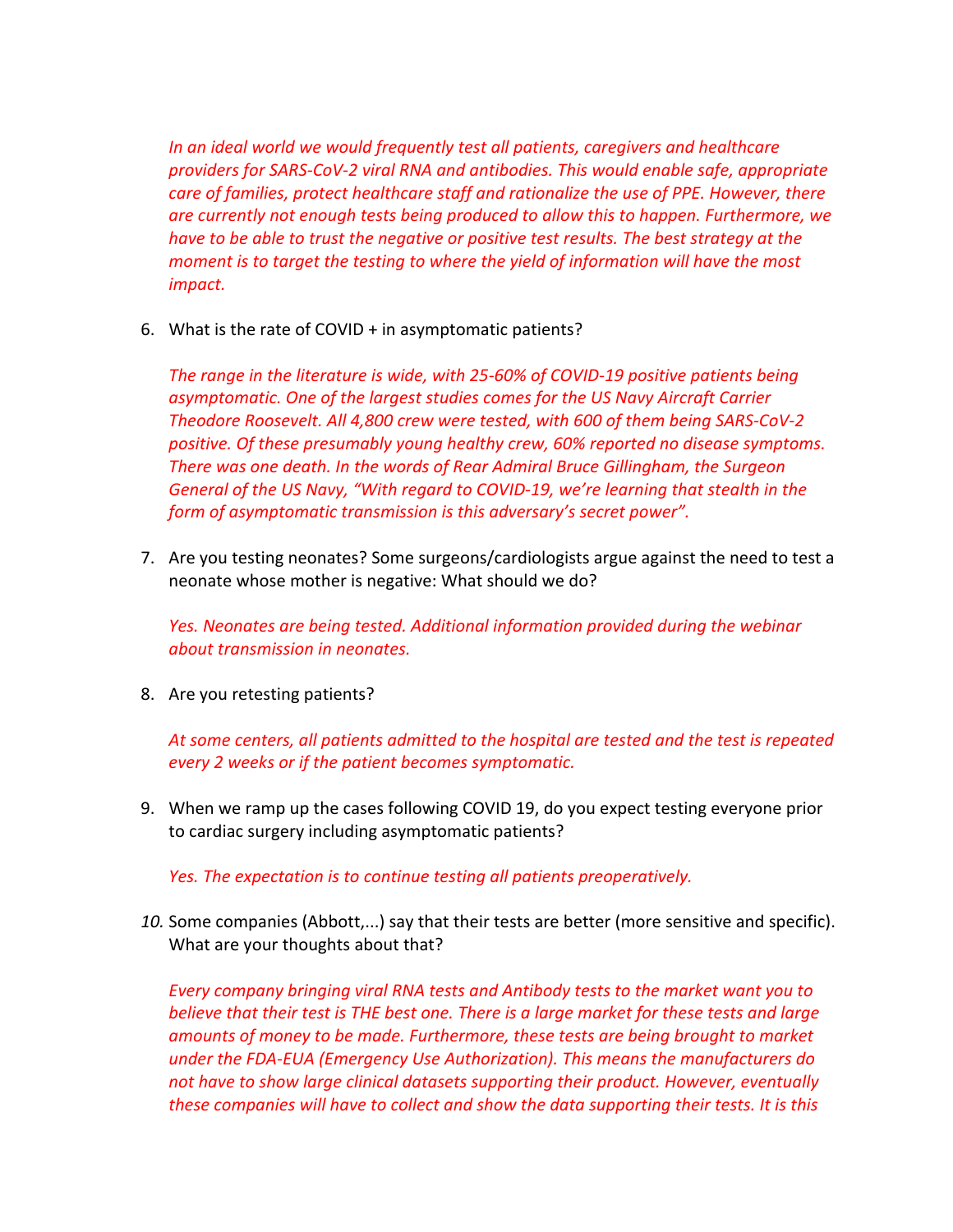*clinical data which will help the scientific community decide which tests are better than others.*

#### TRIAGE: (Luis Zabala)

1. With the expectation of a surge and the potential need to convert ORs and ICU beds in a pediatric hospital, how do you manage the need for urgent/emergent procedures in newborns with congenital heart defects?

*Not all centers will have a surge that results in saturation of their infrastructure. One important aspect of preparedness is understanding your community needs and availability of resources. In addition, understand your "community rate of infection" to be able to predict how many patients with "urgent" status can be managed under conditions of high utilization. Resources must be available in centers that care for patients with congenital heart disease to manage "emergent" cases (life threatening disease).* 

*Hospitals located in regions with high density population experiencing high rate of infection will be forced to manage "only" emergent cases. In these centers temporizing measures in the catheterization laboratory may be an option for urgent cases (E.g. PDA stents, percutaneous balloon valvuloplasty and balloon atrial septostomy). Another option is managing ductal dependent lesions with PGE forecasting resources becoming available within weeks. Transferring urgent patients is also an option, however, other regional hospitals will probably be suffering the same impact from the high rate of infection.* 

*Monitoring the "urgent" list: following clinical progression of medically managed or post-cath intervention patients with urgent disease is the next step. This is important to be able to assign resources to those in need as they become available.* 

2. How you define an elective pediatric CV case?

*Elective pediatric CV case: Procedures where there is no anticipated short-term or longterm negative impact as a result of delaying a procedure or surgery (> 2 months). The majority of these diseases are slow, progressive, medically managed and don't require hospitalization associated with the primary cardiac defect.* 

3. What is the percent of surgeries done compared to pre-pandemic?

*This percentage will be different amongst institutions. It will depend on the availability of resources in your community, capacity, rate of infection and more importantly, access to emergent/ urgent cases. Most large centers with extensive referral for neonatal care and a large heart failure program will likely continue to stay busy. In our experience we saw a*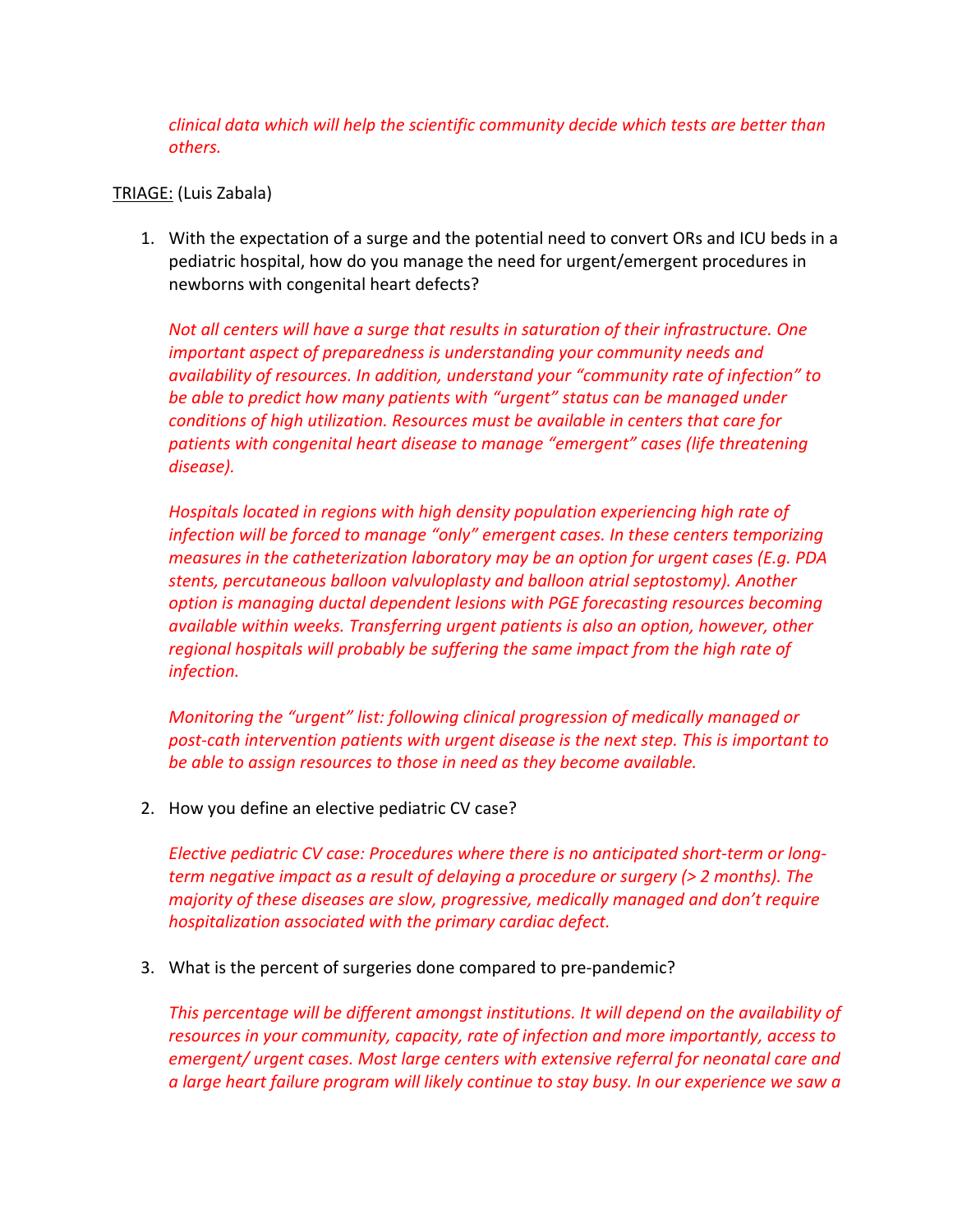*slight decrease (20%) for the month of March and a more substantial decrease in the month of April (50%) to date.* 

## AIRWAY MANAGEMENT: (Gregory Latham)

1. How are you managing the intubation in COVID +patients? Non COVID? In symptomatic patients who tested negative?

*Airway management for patients positive for COVID-19 requires full PPE. This includes a respirator (N95, CAPR or PAPR), googles, gown and gloves. A consensus guideline for pediatric airway management in COVID-19 patients has been published and lists many resources and considerations: https://journals.lww.com/anesthesiaanalgesia/Abstract/publishahead/Pediatric\_Airway\_Management\_in\_COVID\_19\_patien ts\_\_.95683.aspx In COVID-19 negative patients who are asymptomatic, routine mask and protection may be used.* 

2. For the anesthesiologists do you recommend use of PPE even in asymptomatic patients with no preoperative RT-PCR test?

*For asymptomatic children who have not received COVID-19 testing, clinicians should err on the side of overprotection with full PPE until more pediatric data is known.*

3. How do you manage extubation? Full PPE?

*PPE for extubation should follow the same guidance for intubations just discussed. In short, full PPE should be used for COVID-19 positive or unknown status. Standard PPE may be used for children who are COVID-19 negative who are also asymptomatic.*

4. Are you considering all intubations as high risk or only emergency intubations?

*All intubations should be considered high risk because intubations risk aerosolization of airway secretions, regardless of emergent or elective status.*

5. How are you determining the time people remain out of the or OR/ICU after aerosol generating procedures?

*This is based on the air exchanges per hour in the room in which the procedure occurred. The minimum time should be discussed with your intuition's facilities and may range from 15-30min, as recommended by the CDC: https://www.cdc.gov/infectioncontrol/guidelines/environmental/appendix/air.html#tabl eb1*

6. Are institutions limiting the number of people in the room for induction and intubation?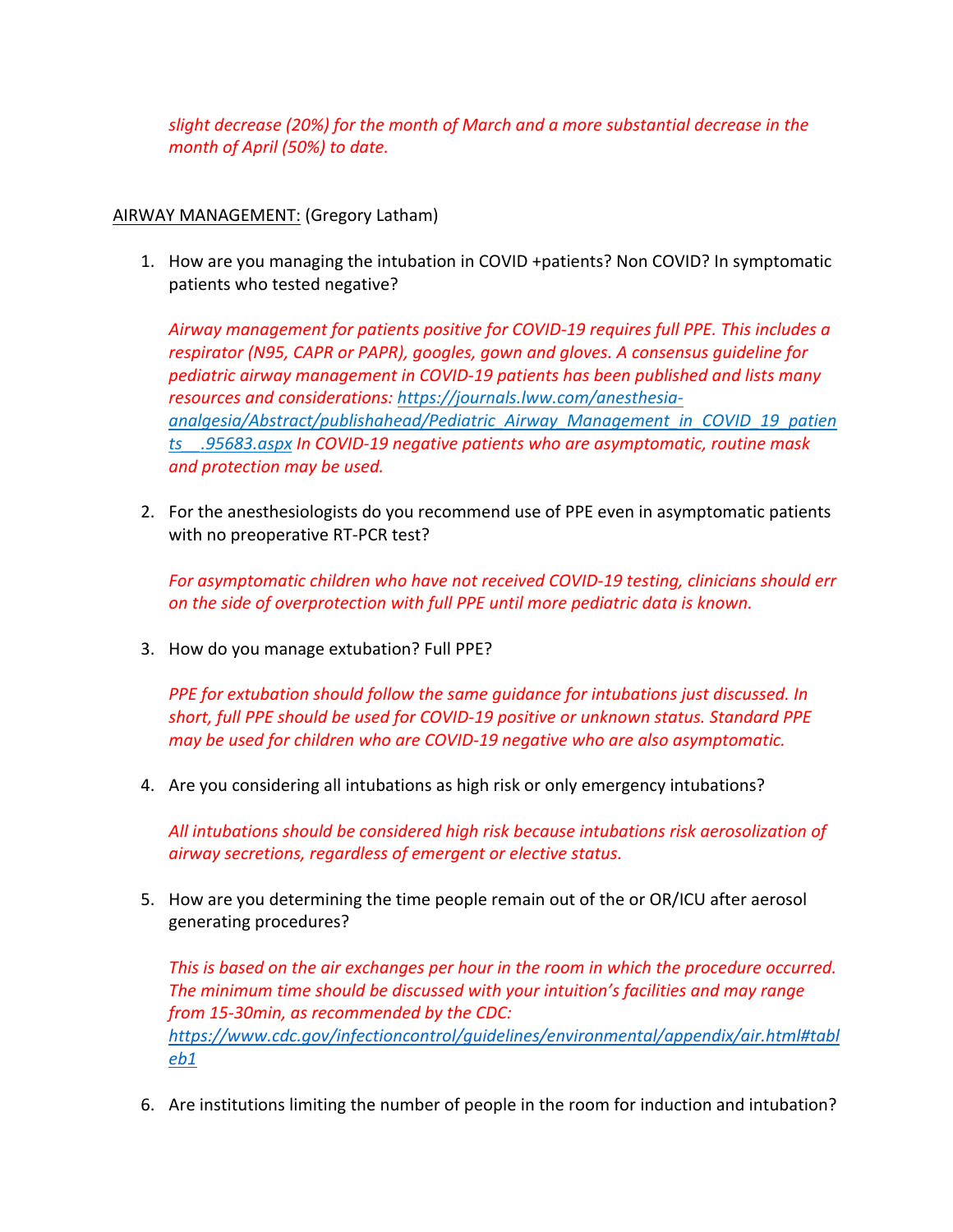*Personnel in the room should be limited during intubation and extubation. Many institutions limit attendance to the anesthesia providers and the circulating nurse. The remaining members of the team are available at the door in the event of an emergency. At one of the author's institutions, hand-held radios are used to communicate with members outside the door in the event that additional supplies are required.*

7. What type of filter is being used in pediatric patients without increasing deadspace?

*It is crucial to understand the difference between an HME and filters with appropriate viral filtration efficacy (VFE). The former adds humidity to the circuit but does not filter viral particles. Conversely, 0.2-micron filters used on ventilatory circuits are categorized as electrostatic (VFE > 99.999%) or HEPA (VFE > 99.9999%). Nearly all commonly used circuit filters are electrostatic and effective to filter 99.999% of SARS-CoV-2 viral particles.*

*All filters increase deadspace when placed between the patient and the Y-piece of the circuit. When placed in this position, the smallest filter appropriate for the patient's size should be used. The filter deadspace should be listed on the packaging. If required, total deadspace of a circuit setup can be calculated ex vivo by filling circuit components distal to the Y-piece with water and measuring weight of the water (1 g water = 1 mL).* 

*Alternatively, if filters are placed at the inspiratory and/or expiratory limbs of the circuit, they do not increase deadspace. There are two important points to note: all high VFE filters increase resistance during spontaneous ventilation, and excess humidity and oral secretions on electrostatic filters will reduce the VFE over time. Filters proximal to the patient are at much higher risk of saturation and decreased efficacy. At one author's institution, filters are placed on the inspiratory and expiratory limbs, not proximal to the Y-piece.*

# MANAGEMENT INTRAOPERATIVELY/TEE: (Wanda Miller-Hance)

1. What is your ventilation strategy for COVID patients?

*In COVID-19 patients with respiratory compromise the intraoperative ventilatory management should be the same as in any patient with acute respiratory distress syndrome (ARDS). The goal is that of a lung-protective strategy using low tidal volumes, a respiratory rate appropriate to provide adequate minute ventilation, and parameters such as FiO2 and PEEP adjusted to maintain target oxygenation.*

2. Is there a risk of viral exposure from the surgical field during open heart surgery? if the pleural space is opened?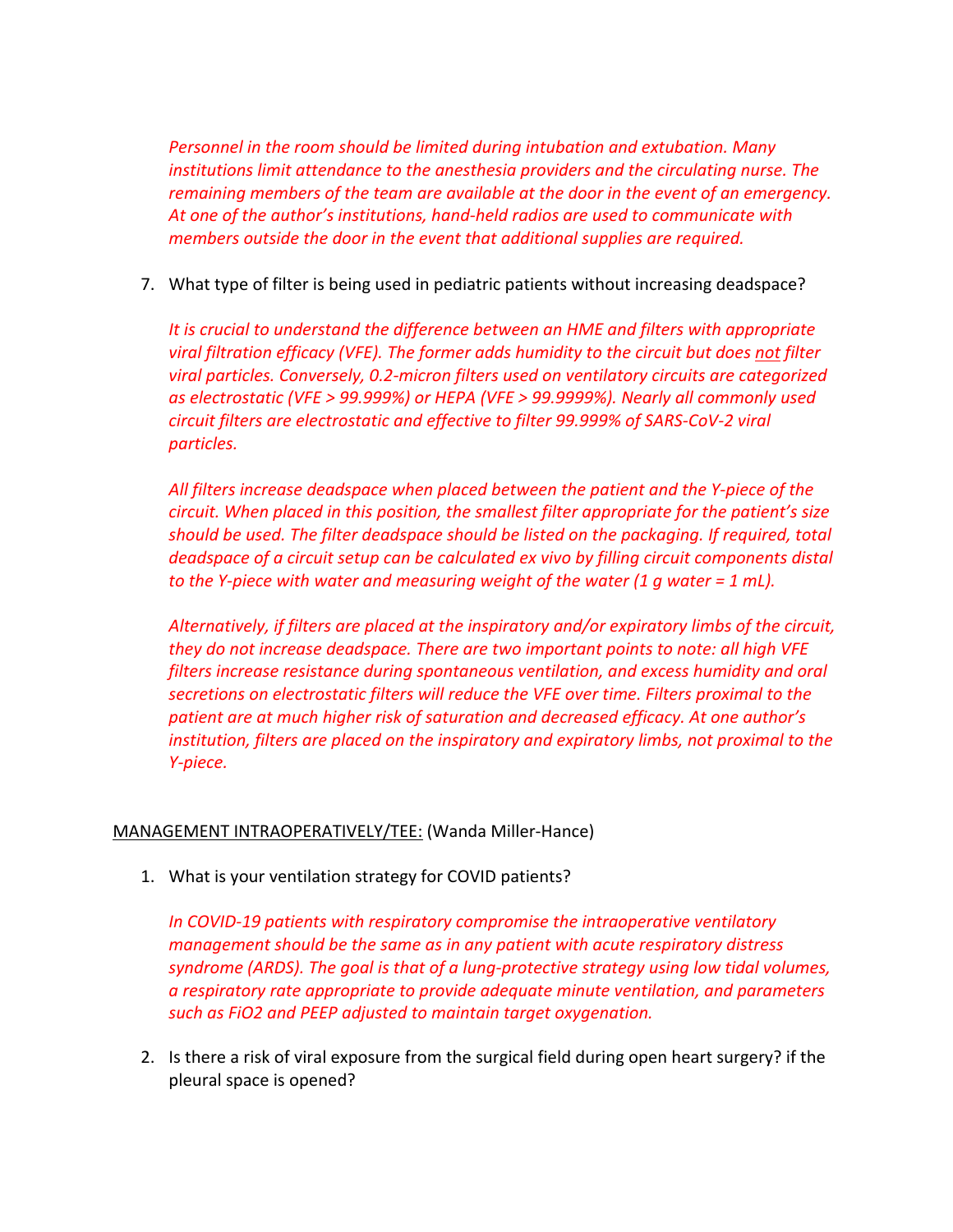*This being a novel virus, data on transmission has not been fully elucidated but has been paralleled to that of other coronaviruses. A systematic review of aerosol generating procedures and risk of transmission (open thoracotomy included) noted that for SARS-CoV among procedures potentially capable of generating aerosols tracheal intubation appeared to be the most consistently associated with transmission or risk factor for transmission. Tran K, Cimon K, Severn M et al. Aerosol generating procedures and risk of transmission of acute respiratory infections to healthcare workers: a systematic review. PLoS One. 2012;7(4):e35797. doi:10.1371/journal.pone.0035797*

3. Are there any reports/cases at your institution of COVID-19 positive patients undergoing urgent or semi-urgent surgery with cardiopulmonary bypass or CHD?

*There has not been a positive patient requiring a surgical procedure with cardiopulmonary bypass at the institutions represented during the webinar.* 

4. Is the preference to use Epicardial echo vs Transesophageal echocardiography (TEE)?

*At most centers TEE represents the standard intraoperative imaging approach as it overcomes many of the limitations related to epicardial imaging and would be favored over epicardial echocardiography (additional details provided in the webinar). There are certain anatomic structures and repairs that may benefit from epicardial imaging, however, this is mostly used to supplement TEE information. Whether one modality should be favored when intraoperative imaging is needed in the COVID-era would be influenced by institutional preference, patient factors (indications, information to be obtained), SARS-CoV-2 status, available resources (including PPE), and related considerations.*

5. How do you disinfect the TEE?

.

*Probe cleaning and disinfection is usually guided by manufacturer recommendations (guidelines available at their websites) and institutional protocols. Standards for equipment disinfection are available from the American Institute for Ultrasound Medicine (https://www.aium.org/officialStatements/57 ). The recommendation is for the probe to be thoroughly cleaned, SARS-CoV-2 is thought to be sensitive to most viricidal disinfectants. The standard protocol for probe disinfection and reprocessing should be followed.*

*6.* Is TEE considered an aerosol-generating procedure during probe placement and removal or throughout the examination?

*TEE probe insertion and removal are the most likely times when aerosolization may occur as at these times are usually timely related to airway manipulations. It should be noted that all endoscopic procedures are aerosol generating.*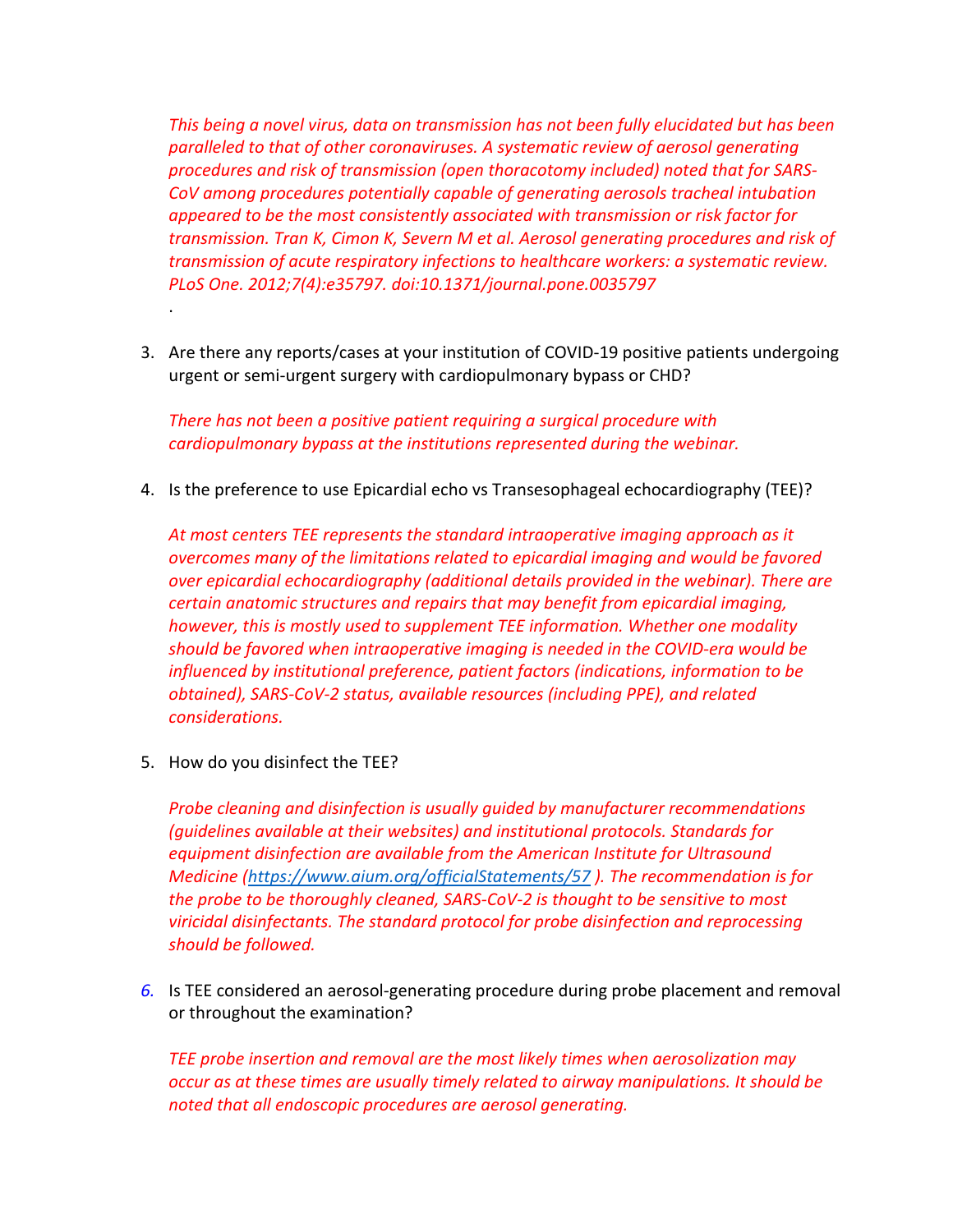## BYPASS AND BLOOD PRODUCT MANAGEMENT: (Nina Guzzetta and David Faraoni)

1. Do you expect a pronounced inflammatory response during cardiopulmonary bypass (CPB) in CHD children that are COVID+?

*NINA: That is unclear but does have potential to manifest if COVID+ children are exposed to CPB especially if those children have cyanotic heart disease and an underlying prothrombotic state.* 

*DAVID: I agree with Nina. I don't think we will see a lot of COVID-19 children coming for cardiac surgery, but the adult experience suggests that they would be at risk of pronounced inflammatory response.* 

2. Have your use of steroids or antifibrinolytics changed?

## *NINA: No*

*DAVID: No, mainly because I have not seen a positive patient coming for cardiac surgery.* 

3. Changes in blood product usage? Using Factor 7 or PCC earlier now?

*NINA: I have given these agents earlier in an attempt to conserve available products. It is also my belief that perhaps we should be using these products earlier.* 

*DAVID: I agree with Nina. In my experience, 4F-PCC has replaced rFVIIa about a year ago. Our COVID-19 transfusion algorithm includes fibrinogen concentrate instead of cryoprecipiate and earlier administration of 4F-PCC (although, rarely required).* 

4. Not doing cases which have high likelihood of ECMO? Or cases which may use significant amount of blood products?

*NINA: No. However, there was a significantly high-risk neonatal case that was likely going to require ECMO and ultimately have a poor outcome that, after prolonged discussions with the family, cardiac surgery and ICU team, we did not offer surgery. I do not believe this was specifically a result of the COVID-19 outbreak.* 

*DAVID: No. We are mainly doing neonatal cases and redo (e.g., BCPS). We have not cancelled or declined to operate because of the risk of ECMO.* 

5. Are you using blood product aliquot?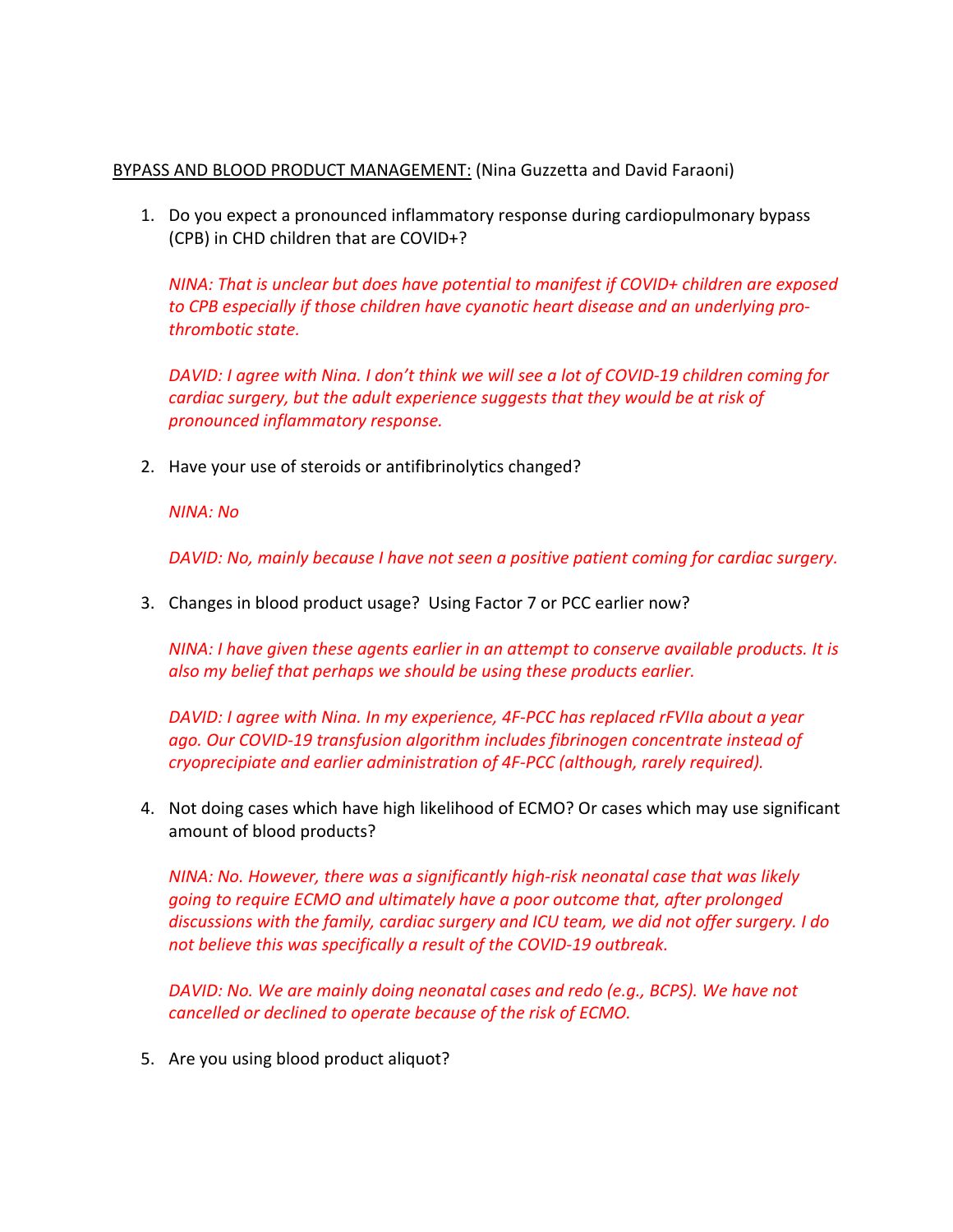*NINA: Yes. I encourage everyone to communicate with their blood bank to see how best to conserve blood product usage.* 

*DAVID: Yes. In Toronto, this practice was already in place before COVID-19. We have the option to order split unit of RBC and exact volume of platelets.* 

6. Is the use of irradiated globular packages recommended?

*NINA: No, I am not aware of such a recommendation.*

*DAVID: Not because of the risk of SARS-CoV-2 infection, but the storage duration is changing because of COVID-19. Some blood banks will have a lower threshold to irradiate older units and recommend washing RBCs before transfusion.* 

7. Albumin vs Fresh frozen plasma as a prime for CPB: which one is preferable?

*NINA: We have not seen a decline in our storage of FFP so we are still using FFP in the CPB prime for neonatal procedures.* 

*DAVID: We prime with RBC and FFP up to 6-7 kg, and use albumin in patients >6-7 kg.* 

8. Have there been any suggestions/ thoughts on cryopreservation of platelets prolonging the shelf life?

*NINA: Not at my institution. I also do not know how that would effect platelet function.* 

*DAVID: Cryopreserved platelets are being used in trauma, and prospective randomized studies are being designed for cardiac surgical patient as well. The idea is that cryopreserved platelets are highly pro-coagulant and could help with hemostasis in the presence of bleeding. Cryopreserved platelets should not be used prophylactically to treat thrombocytopenia because of the potential risk of thrombosis. I don't think there is enough data to recommend the use of cryopreserved platelets in pediatric cardiac surgical patients yet. (Hegde S et al. Curr Opin Hematol 2018, 25:500 – 508)*

9. Are any of you considering autologous cord blood for neonatal procedures?

*NINA: I have performed autologous blood collection and re-infusion for neonatal procedures. One issue is how long the surgery will last. In at least one instance, the blood was going to expire, but we were still on CPB so I transfused it back to the baby before we were off CPB. Otherwise I have done it successfully a handful of times.* 

*DAVID: Not in Toronto.* 

10. Is Tranexamic acid safe on CPB? *Yes.*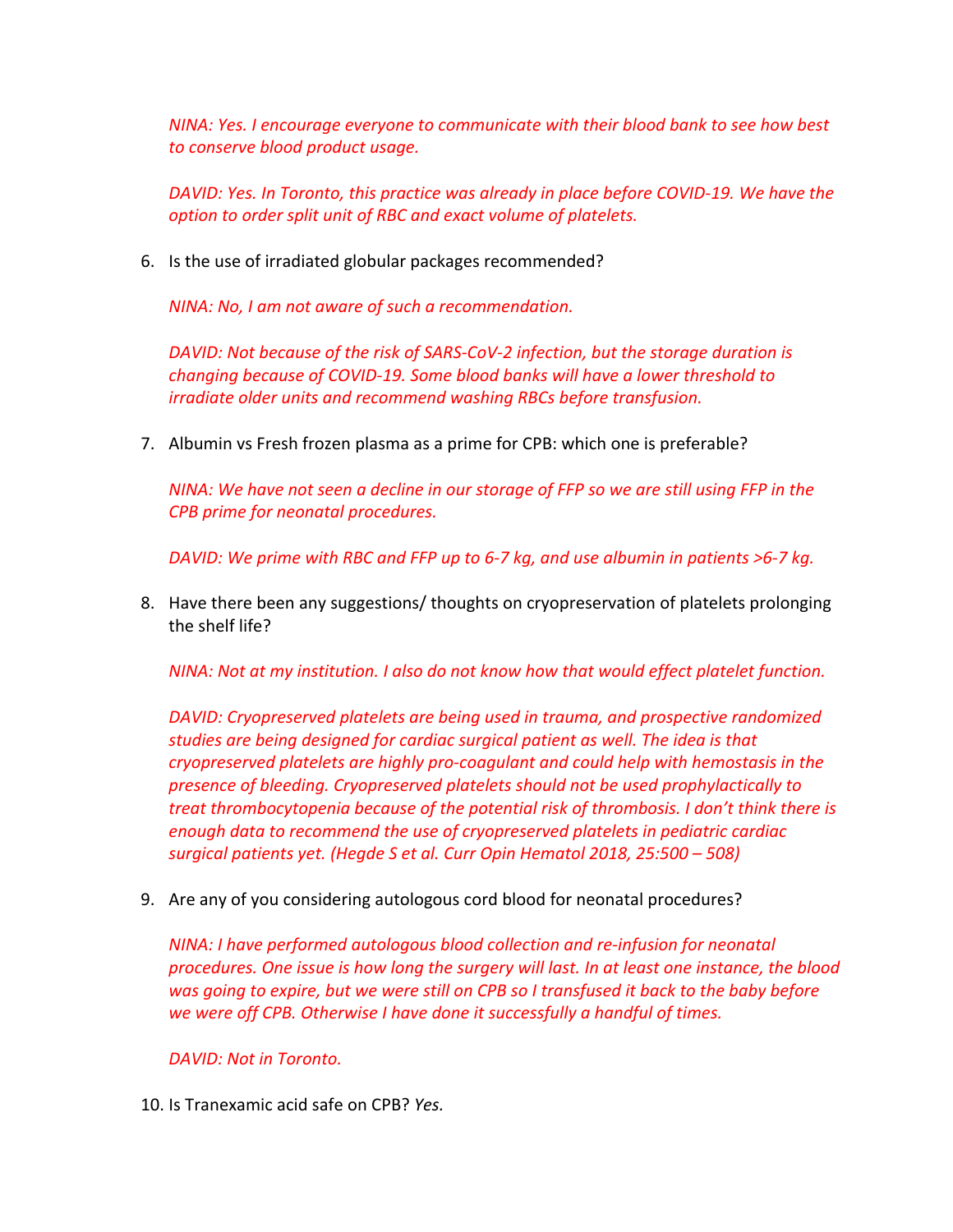*DAVID: We use TXA routinely. 30 mg/kg loading dose followed by 10 mg/kg/h (<12 mo. old), 10 mg/kg loading dose followed by 10 mg/kg/h (> 12 mo. old)*

11. Should we consider measuring D-dimers in cyanotic infants who are COVID positive and who need a shunt? What is the cutoff value of high levels that might put the infant at risk of early thrombosis of the shunt?

*NINA: I do not know an exact cut off value but I would aggressively treat a COVID+ child having a shunt placement. In fact, I would encourage a thorough discussion with cardiac surgery and cardiac ICU regarding the best timing of such a surgery. Post-operatively I would suspect one would want to be a therapeutic anticoagulation protocol as early as possible.* 

*DAVID: The coagulopathy of COVID-19 has been extensively discussed in the thrombosis literature. I agree that I would consider therapeutic anticoagulation, but we are lacking evidence to recommend D-dimers cut-off or optimal anticoagulation strategy.* 

POSTOPERATIVE MANAGEMENT/CONCERNS: (Susan Nicolson and James DiNardo)

1. How are you monitoring for cytokines storm in your patients that become positive in the postoperative period?

*Susan – To date we have not had a patient that has become positive in the postoperative period. The CICU staff is aware of the potential for cytokine storm in such patients and its treatment options. There is currently a study going on at PENN looking at proinflammatory cytokines (IL 2, 6, 7,8 and TNFa) and we would likely contact them should we encounter a patient.* 

*Jim- We have had one BiVentricular repair become + in the postoperative period (POD 4) detected somewhat incidentally due to a fever out of proportion to and with timing unusual for a BiVentricular repair. As Susan has summarized our teams are aware of this as a possibility.*

2. How many family members are being allowed in the perioperative areas and cardiac intensive care? What if the patient is COVID+?

*Susan – IF the patient is COVID negative we are limiting visiting in both areas to 2 (parents only, without symptoms). IF the patient is COVID positive visitation is limited to 1 parent who is quarantined to the patient's room (we do not let the parents change off).*

*Jim- Same.*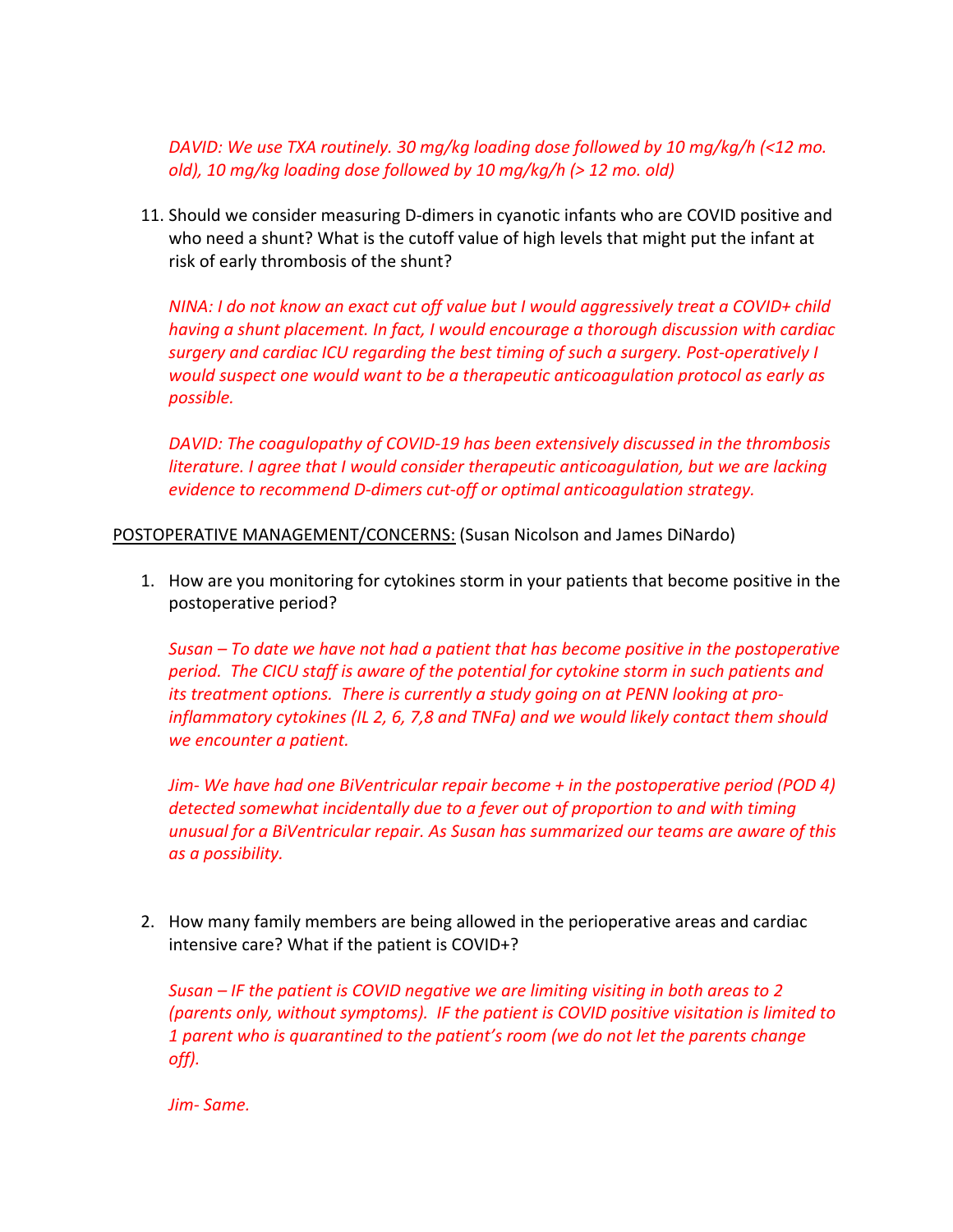3. How are families handling this restriction and is any extra support being provided to them?

*Susan – Have only a 2 patient experience…. Obviously stressful for single parent with concern about the patient's heart disease and COVID status. We put the child/parent in a private room with bathroom/shower, TV, computer and provide all the meals for the parent. Social work is actively involved.*

*Jim- A few more patients but same approach.*

4. What is the expectation post-pandemic for case load and schedule?

*Susan – We have a multi-disciplinary team working on plans once the institution can care for cases other than urgent/emergent. We have been doing about 50% of our surgical volume and 30% of the catheterization volume, we have done only a handful of MRIs during the current phase. Ramp up in OR cases will be limited by CICU bed capacity.* 

*Jim- We have exactly the same situation.*

#### OTHER TOPICS: (Susan Nicolson and James DiNardo)

1. We have heard about cardiomyopathy associated with COVID-19. Is there any evidence of that (yet) in children or adolescents?

*Susan – we have not encountered in our limited number of COVID patients at CHOP to date.*

#### *Jim-Same.*

2. How do you handle premedication for the transfer of the pediatric patient with a mask? Do you use full-dose sedation and supplemental oxygen?

*Susan – So far we have only anesthetized COVID negative patients. None so far have required supplemental oxygen with the usual dose or oral or IV premedication despite wearing a mask*

*Jim- Same. We have had a couple of COVID+/PUI patients come to the OR and have followed all the well published guidelines for these patients.*

3. Any comments for Ivermectin for treatment?